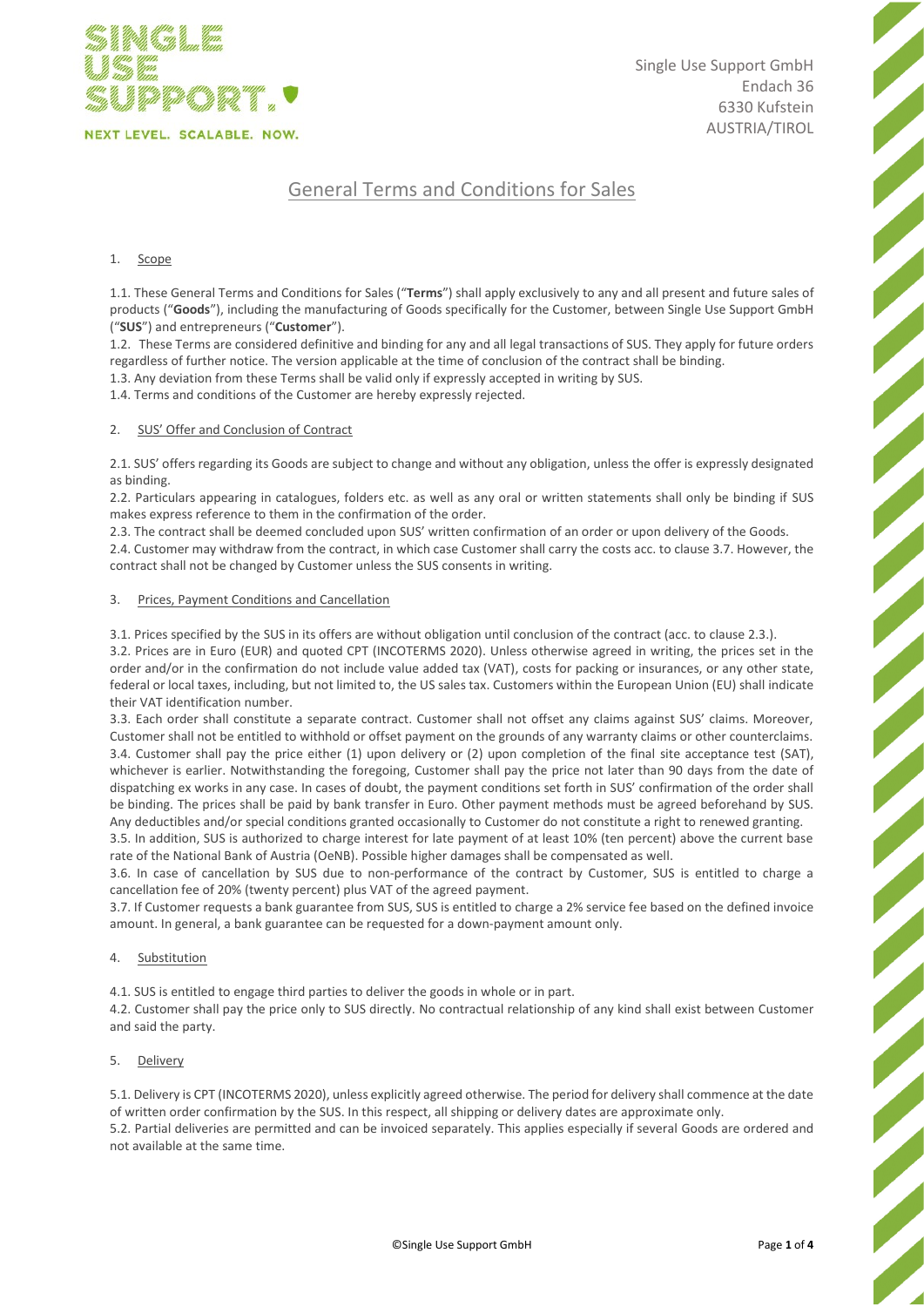

#### NEXT LEVEL. SCALABLE. NOW.

Single Use Support GmbH Endach 36 6330 Kufstein AUSTRIA/TIROL

5.3. If delivery to Customer is delayed due to any cause within Customer's control, SUS will place the delayed delivery in storage at Customer's risk and expense.

5.4. SUS is not liable for any loss or damage resulting from any delay or failure to deliver which is due to any cause beyond SUS' reasonable control. In such cases SUS is authorized to terminate orders or reschedule shipments within a reasonable period of time; Customer has no right to refuse the delivery of Goods.

5.5. SUS shall not incur any liability to Customer on account of or resulting from any delay or failure to deliver all or any Goods in the agreed period of delivery if such delay or failure is caused, in whole or in part, by events, occurrences, or causes beyond SUS' reasonable control. Such events, occurrences, or causes will include, acts of God, strikes, lockouts, riots, acts of war, terrorism, civil unrest, earthquakes, pandemics, epidemics, fire and explosions, energy shortage and raw materials scarcity, and any default on performance by supplier. The aforesaid events shall also extend the delivery period of the Goods irrespective of whether they affect SUS or any of its subcontractors.

5.6. In case a down payment invoice has not been fully paid upon confirmed delivery date, the Seller is entitled to withhold the Goods until the full down payment amount has been received.

# 6. Retention of Title

6.1. SUS retains title to all Goods delivered to Customer until receipt of the complete payment invoiced including interest and charges.

6.2. All Goods offered by SUS are movable objects within the meaning of section 293 Austrian Civil Code (ABGB).

# 7. Passage of Risk and Place of Performance

7.1. All risks regarding the Goods shall pass to Customer at the time of the agreed incoterm.

#### 8. Warranty

8.1. SUS warrants that the Goods will substantially conform to the order and shall provide warranty in accordance with the statutory provisions subject to this Section 8.

8.2. The warranty period is 12 (twelve) months after the transfer of risk according to clause 7. In any case, a repair under warranty by does not extend the initial warranty period for the respective Goods and does not trigger a new warranty period with respect to the repaired and/or changed parts of the Service.

8.3. Customer shall inspect the Goods upon delivery thoroughly and shall notify the SUS in writing of any defects without undue delay, but no later than within 48 hours. If Customerfails to notify SUS of defects in due time according to the foregoing provision, Customer shall no longer be entitled to assert claims under warranty (Sections 922 ff. ABGB), claims for damages due to the defect itself (Section 933a ABGB) as well as claims arising from a mistake (*Irrtum*) as to the defect-free nature of the Goods (Sections 871 ff. ABGB). Customer shall notify defects which cannot be discovered by careful inspection, but which Customer discovers during the warranty period, within one week after discovery in writing to SUS. This clause 8.3 shall apply also if Goods are manufactured specifically for Customer.

8.4. If a defect is notified by Customer in due time according to clause 8.3., the SUS shall, at its own discretion, provide warranty by replacing or repairing the defective Goods or the defective parts thereof. A price reduction or cancellation of the contract due to defects is excluded in any case.

8.5. The warranty shall be provided by the SUS exclusively at the place of performance agreed in accordance with the Incoterms. Thus, Customer is obliged to bring the Goods to the place of performance for the provision of the warranty by the SUS at Customer's expense and risk and to collect them from the place of performance again at Customer's expense and risk after the provision of the warranty.

8.6. The warranty shall lapse immediately if Customer or a third party not expressly authorized by SUS undertakes modifications or repairs on any Goods.

8.7. SUS' warranty extends only to Customer, there is no possibility for transfer of the warranty to third parties. The right of recourse to the SUS as defined in Section 933b (1) Austrian Civil Code (ABGB) shall be forfeited one year after delivery. Customer shall not be entitled to withhold payments on the ground of complaints. The presumption rule of Section 924 Austrian Civil Code (ABGB) shall be excluded.

8.8. Except for the warranty und this Section 8, SUS disclaims all other warranties whether express or implied, oral or written with respect to the Goods, including without limitation all implied warranties of merchantability or fitness for any particular purpose. SUS does not warrant that the Goods are error-free or will accomplish any particular result.

8.9. The provisions of this Section 8 shall apply *mutatis mutandis* to any claims by Customer that are directed at or based on damage compensation due to defects under Section 933a ABGB (*Schadenersatz statt Gewährleistung*). Contestation of the contract on grounds of error is excluded.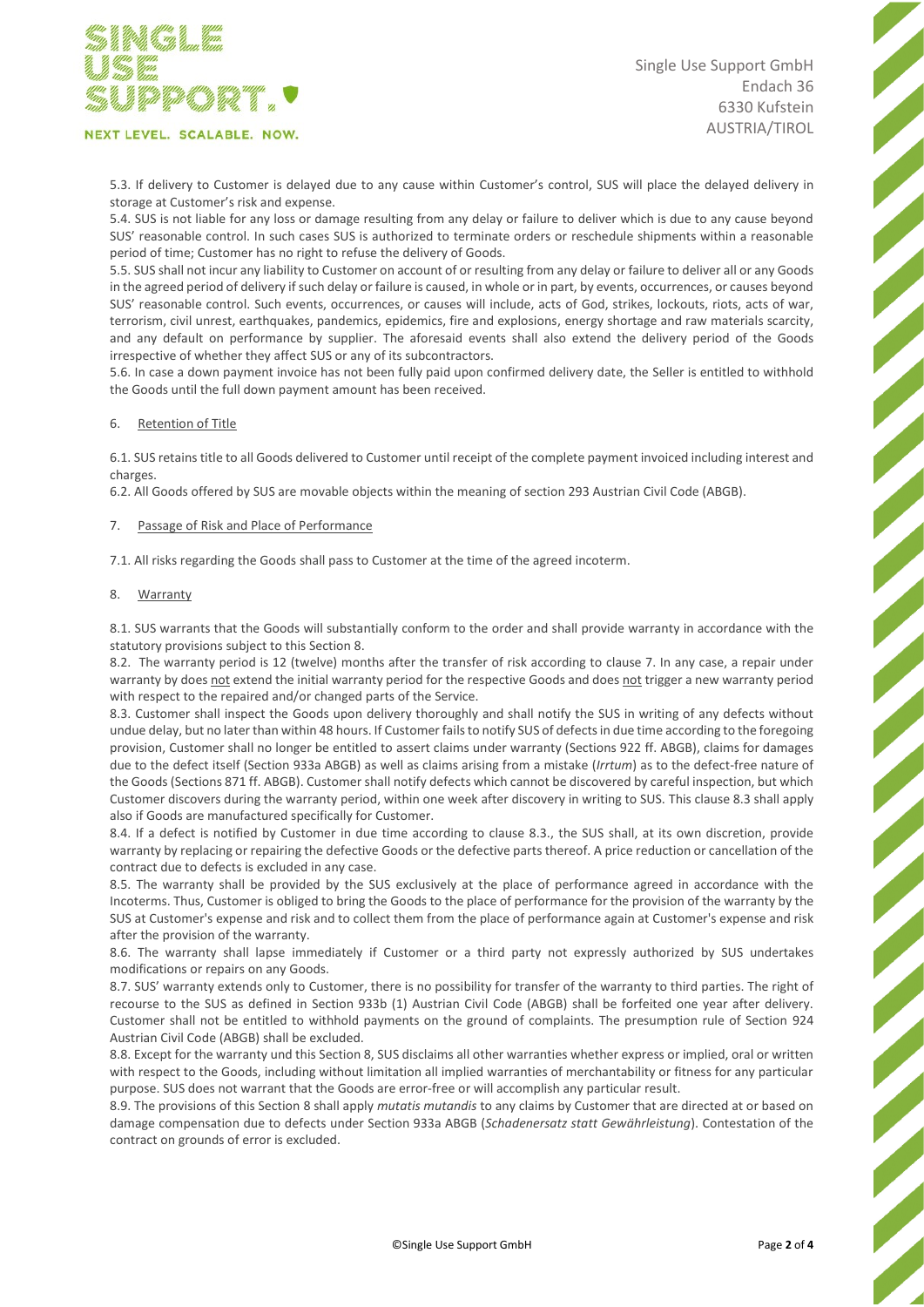

#### NEXT LEVEL. SCALABLE. NOW.

Single Use Support GmbH Endach 36 6330 Kufstein AUSTRIA/TIROL

8.10. Any warranty granted by the manufacturer of the respective Goods or parts thereof in favour of Customer shall remain unaffected by the provisions of this Section 8. For the avoidance of doubt, any repairs made by SUS outside the warranty under this Section 8 shall be charged on a time and material basis at the applicable rates by SUS.

# 9. Liability

9.1. Customer shall be exclusively responsible for the correct choice of Goods for purposes intended in individual cases. SUS is not liable for any wrong decision by Customer.

9.2. SUS disclaims any and all liability for faulty and/or false connections of Goods and for any use that is non-compliant to applicable law in the country of use.

9.3. Outside the scope of the Austrian Product Liability Act (PHG), SUS shall only be liable in accordance with the legal provisions in the event of gross negligence and in case of intention. SUS shall not be liable for damage due to acts of ordinary negligence or for consequential damages, including loss of profit.

9.4. SUS shall not be liable for damages in case of non-compliance with instructions for assembly, commissioning and operation (such as are contained in instructions for use) or non-compliance with licensing requirements.

9.5. For damage which has not occurred to the Goods itself (profit and other financial damages of Customer), SUS shall be liable, irrespective of the legal grounds, only in case of intentional acts or acts of gross negligence. Notwithstanding the foregoing provision, any liability of SUS under the Austrian Product Liability Act shall not be affected.

9.6. Customer's claims irrespective of their legal basis shall be subject to a limitation period of 12 months. The statutory limitation periods shall apply with respect to intentional behaviour or fraudulent conduct and to any claims under the Austrian Product Liability Act.

# 10. Withdrawal

10.1. Customer may withdraw from the contract only in the event of delays caused by gross negligence on part of SUS and only after granting SUS an appropriate grace period, but in any case not less than 4 weeks. Withdrawal from contract shall be notified by Customer in writing by registered mail to SUS.

10.2. Irrespective of his other rights, SUS shall be entitled to withdraw from the contract:

10.2.1. if the delivery of Goods becomes impossible for reasons within the responsibility of Customer and if the delay is extended beyond a reasonable grace period;

10.2.2. if doubts have arisen as to Customer's creditworthiness and if same fails, on SUS' request, to make an advance payment or to provide adequate security prior to delivery.

10.3. If bankruptcy proceedings are instituted against any contracting party or an application for bankruptcy proceedings against that party is not granted for insufficiency of assets, the other party may withdraw from the contract without allowing a period of grace as far as permitted by law.

10.4. Without prejudice to SUS' claims for damages, including expenses arising prior to a lawsuit, upon withdrawal from contract, any open accounts in respect of Goods delivered in whole or in part shall be settled according to the contract. The foregoing provision shall apply also to deliveries of Goods not yet accepted by Customer as well as any preparatory acts performed by SUS. Notwithstanding the foregoing, SUS may choose at its sole discretion the restitution of Goods by Customer already delivered in whole or in part.

#### 11. Industrial Property Rights and Copyrights

11.1. Customer shall indemnify SUS and hold SUS harmless against any claims for any infringement of industrial property rights raised against him if SUS manufactures Goods according to any design data, design drawings, models or other specifications provided by Customer to SUS.

11.2. Design documents such as plans and drawings and other technical specifications as well as samples, catalogues, prospectuses, pictures and the like shall remain the intellectual property of SUS and are subject to the relevant statutory provisions governing reproduction, imitation, etc.

# 12. Written Form Requirement

12.1. All declarations, statements and representations between the parties shall be made in writing in order to be legally effective. The same shall apply to any amendment of this written form requirement.